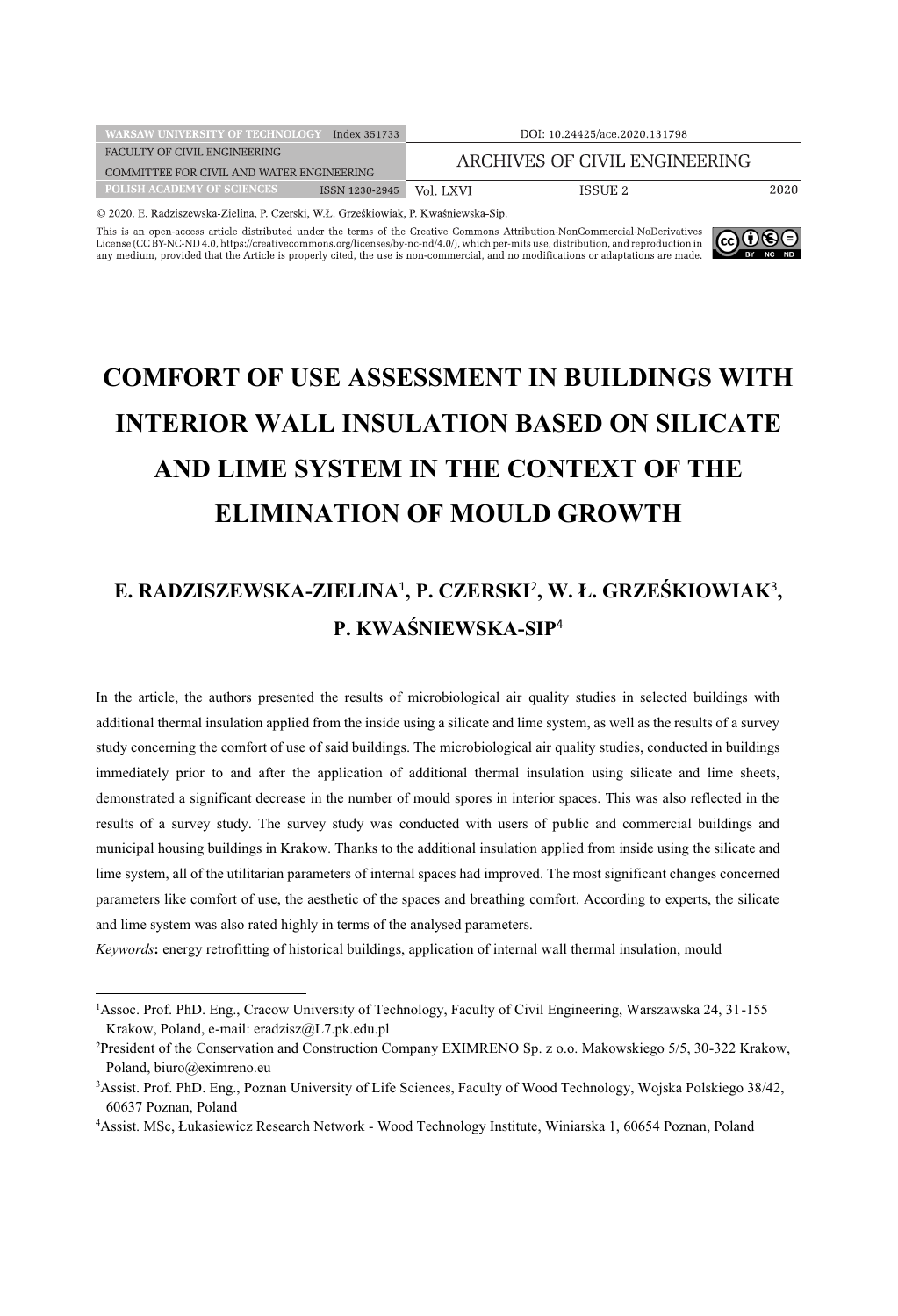#### **1. INTRODUCTION**

The technology in which a building has been constructed in and its current technical condition affect the decision concerning the scope and technology of renovation work. Furthermore, in the case of historical buildings, the scope of construction work is subjected to formal and legal regulations that stem from the Construction Law Act [1] and the Act of the 23rd of July 2003 on the Protection and Preservation of Historical Monuments [2]. Technical and construction conditions concerning both new buildings and those subjected to renovation and thermal modernisation work were listed in [3]. In the case of renovating and thermally modernising historical buildings or structures placed under conservation, the achievement of parameters that are typical of energy-efficient buildings leads to maintenance costs on the one hand, while on the other it is associated with, among other things, reducing usable floor area due to the necessity of applying additional thermal insulation from the inside as there is no possibility of doing this from outside due to the building's architectural or historical value or the protection of cultural heritage.

The comfort of the internal environment should be determined in relation to purpose of the building [4-6]. The technical condition of a building, as well as the comfort of the use of a building by its residents or people who work in it is significantly affected by the possible presence of fungi.

The control of the occurrence of fungi in buildings and limiting it requires a holistic approach to the construction process and occupancy, one that takes into consideration, among other things, the aspects of thermal insulation, heating, ventilation, finishing materials, as well as the appropriate maintenance of interior spaces [7, 8]. In many cases the development of mould on elements of a building is downplayed by users and administrators. The cause of this state of affairs is primarily a lack of knowledge concerning the complexity of this problem. An excessive development of mould in interior spaces can be the cause of health problems in users, as well as of a decrease in the comfort of use of internal spaces [9]. The infectious agent in the form of spores, the mycelium or fungus metabolites, enters the human body through inhalation, ingestion or skin contact. The consequences of the effects of these factors are not always immediate, with many manifesting themselves much later in the form of mycosis (either cutaneous or systemic), mycotoxicosis, or allergies [10]. Studies have shown that in many cases a concentration of airborne pollutants in the internal environment is much greater than in the exterior one. Humans spend an increasing amount of time indoors (87 % on average), which is why indoor air quality is so important [11]. Microbiological pollutants, e.g. mould,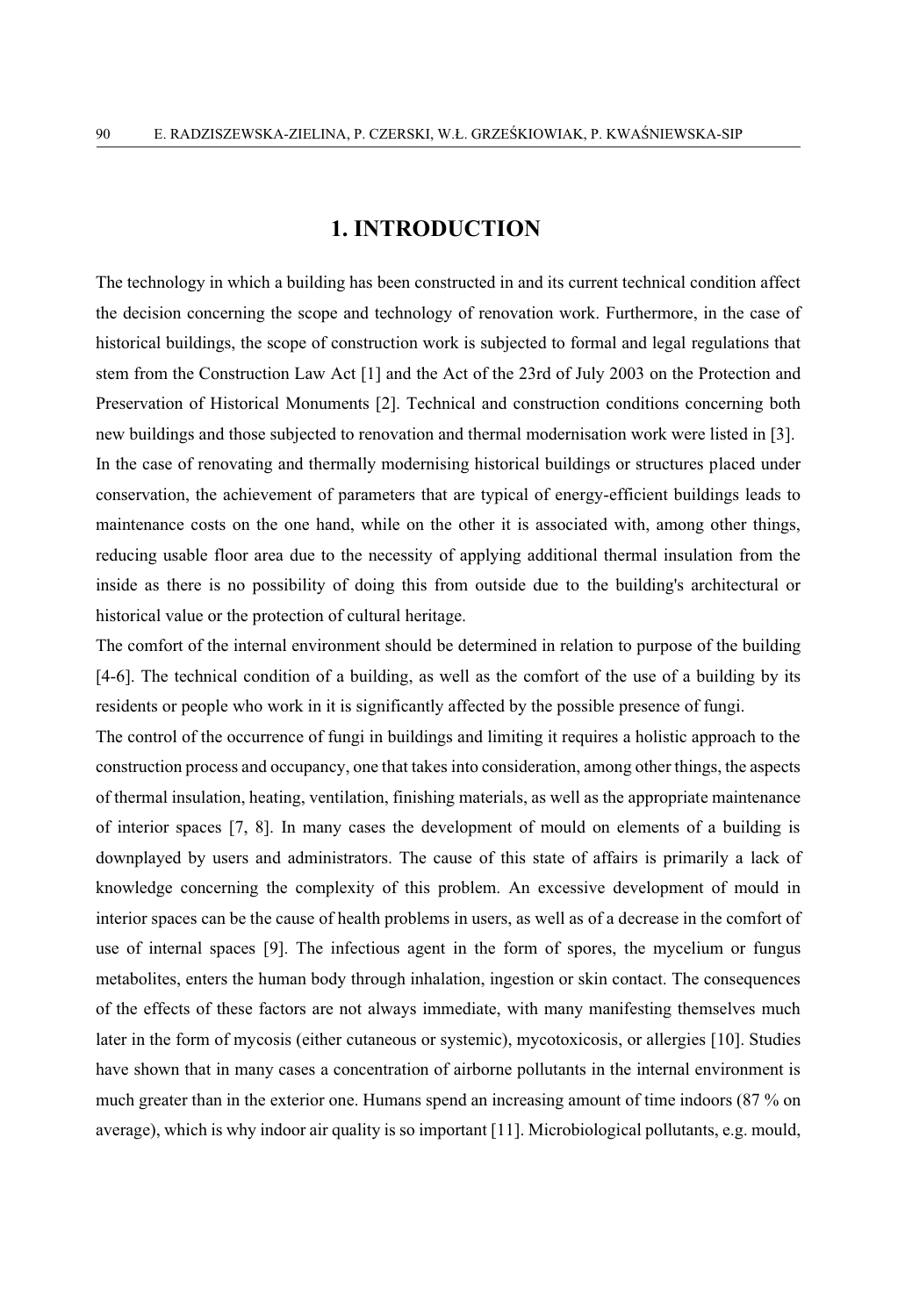can be present in structural and finishing materials. Wallpapers, fibrous materials, insulating materials and drywalls can all be the source of living airborne microorganisms [12].

One of the comprehensive solutions that can improve the conditions of the use of interior spaces is the use of an external wall interior thermal insulation application system that employs silicate and lime sheets, which is the subject of research in the project entitled "Opracowanie i wdrożenie zintegrowanych metod trwałej likwidacji przyczyn i skutków powstawania pleśni w budynkach o różnym przeznaczeniu i sposobie użytkowania z zastosowaniem nowych kompozycji materiałów oraz technik aplikacyjno-wykończeniowych" (application no. POIR.01.01.01-00-0535/17), qualified for funding as a part of the competition 3/1.1.1/2017 POIR 2014-2020 organised by the NCBR. The goal of the project was the development and implementation of a service providing long-term elimination of the cause and effects of the occurrence of mould in buildings by using new compositions of materials and finish application techniques, developed as a result of industrial research and development activities.

The paper presents the partial results of studies performed as a part of this grant. The work focused on aspect of the comfort of use of buildings in which additional thermal insulation had been applied from the inside using the proposed system. An assessment of thermal comfort was performed on the basis of microbiological air quality tests and survey studies concerning the assessment of user satisfaction with the interior spaces where additional thermal insulation had been applied.

#### **2. THE PERFORMANCE OF THE STUDY**

### **2.1. CHARACTERISTICS OF THE PROPOSED SILICATE AND LIME SYSTEM**

Several dozen samples were prepared in laboratory conditions, using various finishing materials (mortars, thin coat plasters, paints), while the base consisted of silicate and lime sheets of varying thickness (ranging from 15 mm to 100 mm). The proposed thermal insulation sheets include silicone in their composition, which gives them hydrophobic properties, which makes them more resistant to dampness and therefore the development of microorganisms. The resistance of the analysed sheets to the effects of moulds was also a result of the existence of conditions that are unfavourable to the development of these microorganisms, particularly stemming from the alkaline character of the proposed set of materials, e.g. their high pH value of 12-14. In addition, based on laboratory studies, a lack of application differences was observed in the case of using these material compositions in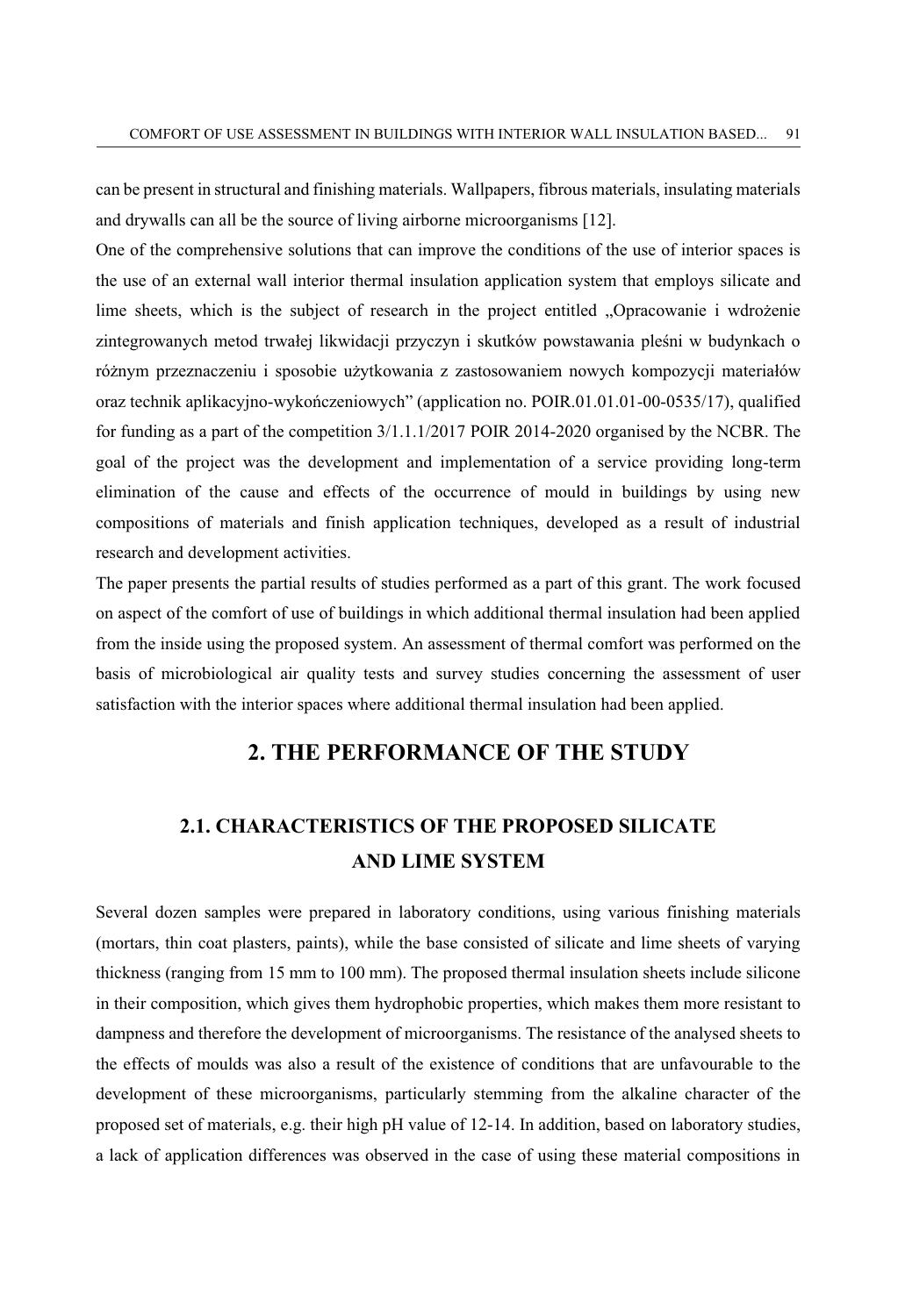atmospheric conditions, i.e. in temperatures ranging between  $5^{\circ}$ C and  $30^{\circ}$ C, with a relative air humidity of 40 % to 80 %. The materials used in the system are mineral products, composed of lime, quartz sand and water, which results in a lack of toxins or other substances that are not allowed in construction [13-16]. The technical parameters of the discussed material composition were analysed as well (i.e. density, tensile strength, compression strength, water absorption), in addition to defining the optimal sheet thickness at 50 mm. One of the assumptions of the project was to develop a method of long-term mould removal in variously used internal spaces, one that could be implemented on the construction market. Over the course of laboratory research, material compositions with the greatest resistance to mould growth were selected and then various methods of applying them in actual construction conditions were analysed. An analysis of the method of base surface preparation for the application of the system's sheets was performed, as well as that of their finishing depending on the type of internal space and the manner of its use.

The appropriate preparation and application of thermal insulation is very important. Performing the application of additional thermal insulation using the proposed system should be performed as follows. The base surface should have an appropriate load-bearing capacity and be clean. Uneven base surfaces should be smoothened with appropriate mortar, e.g. lime mortar or renovation mortar. Any existing mould should be removed using biocides. The sheets should first be primed and cut depending on the required size. Adhesive mortar should be thoroughly mixed and left to settle for around 2 minutes, then mixed thoroughly again. The thickness of the adhesive should make it possible to set the sheets in a stable manner on the adhesive base. The mortar should be spread with a teethed plasterer's trowel (with 10-12 mm teeth), with the sheet then being set and pressed into the adhesive base. The spaces between the sheets should not be filled with mortar. After 48-72 hours the sheets should be completely covered with lime and cement mortar. In the case of critical bases, a fiber mesh immersed in the mortar can be used. The assumed time of mortar setting is 1 mm per 24 hours. After drying, the mortar should be covered in a paint that has alkaline properties and a high diffusion resistance factor. Paint should be applied onto the dry surface using a roller, brush or paint dispersal machine a low degree of dusting spread.

The analysed system positively affects the comfort of use of spaces in the context of interior temperature and humidity. The excess interior humidity does not precipitate on the wall surfaces, but is absorbed and released in appropriate conditions by the pores in the sheets. Humidity is released slowly until the moment when the interior climate normalises. The external part of the sheet remains dry and free of mould.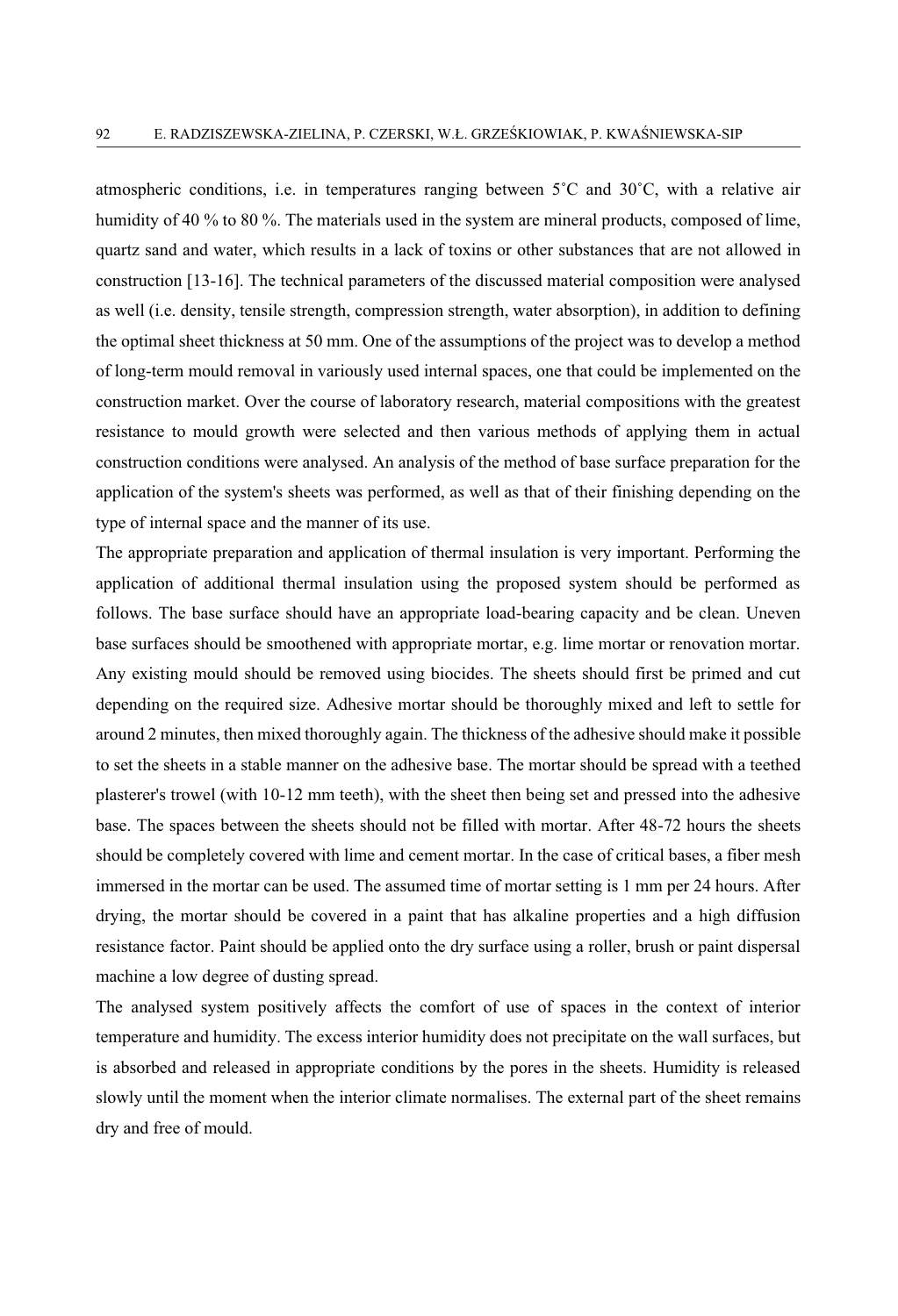The selected technology of thermally insulating walls using a system of silicate and lime sheets is not inconvenient to the users of interiors in which it has been applied and does not cause problems during assembly.



Fig. 1. Layers of the proposed interior thermal insulation application system (www.eximreno.eu)

## **2.2. MICROBIOLOGICAL AIR QUALITY STUDY IN BUILDINGS SUBJECTED TO THE APPLICATION OF THE THERMAL INSULATION**

The air quality study was performed using the aspiration method using mycological growth mediums: Sabouraud Glucose Agar (SGA) (Biomaxima) and Rose Bengal Agar (RBA) (Biomaxima). Air samples were collected using the impactor method with the aid of the MAS 100 Air Sampler (Merck). The air sampler was placed at the centre of the studied interior spaces at a height of 1,3 m above the floor. During the test 200 L of air were aspired.

The mediums were transported to the laboratory and inserted into an incubator, where the samples were incubated for 7 days at a temperature of  $27^{\circ}$ C. The microbiological study covered determining the number of microfungi colonies, which were counted 3 days after incubation. Identification was performed using microscopic methods after observing good conidiogenesis. Recommendations according to PN-89/Z-04111/03 [17] regulate the permissible fungus spore content in the air

(Table 1).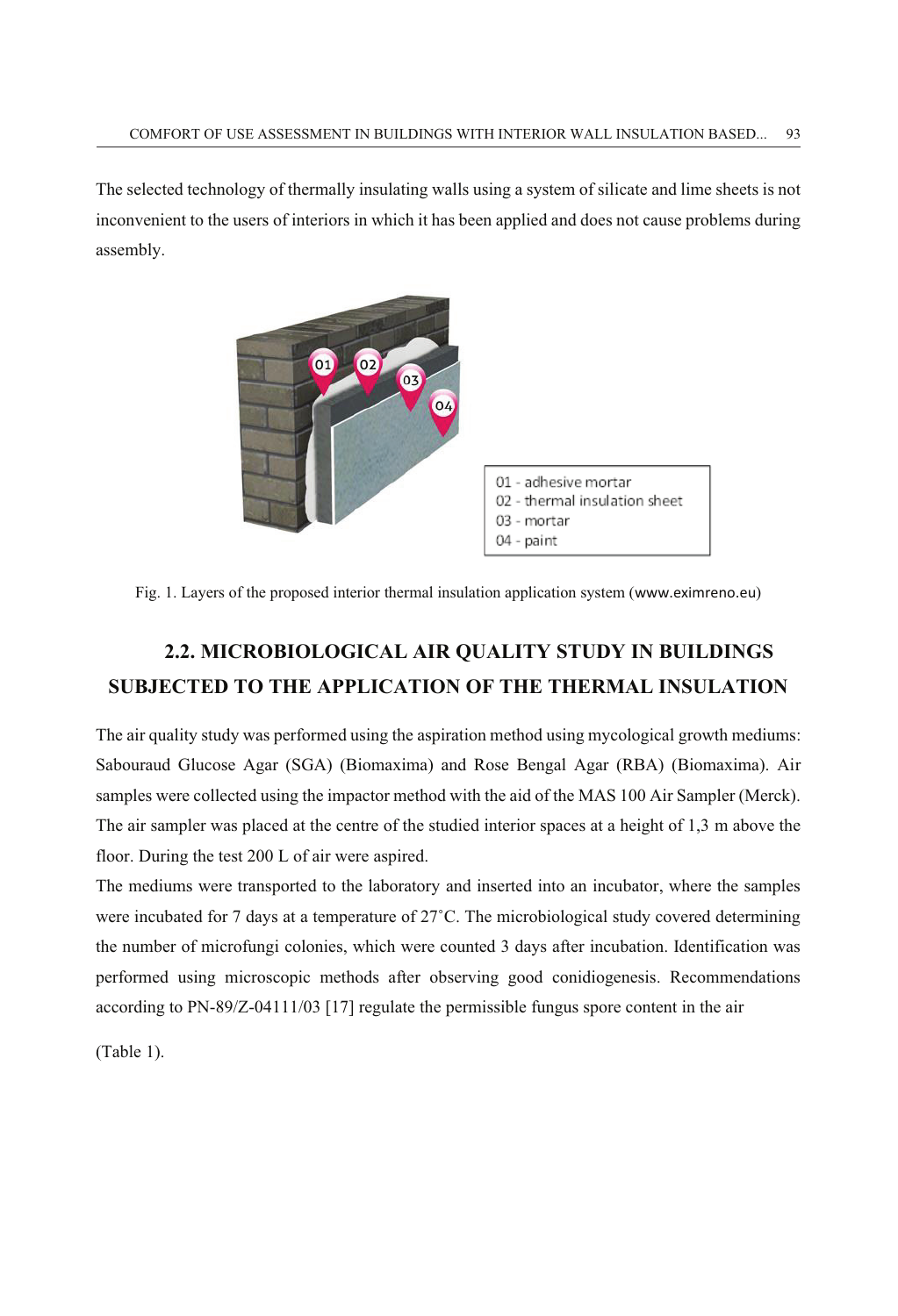| Overall number of fungal<br>spores ( $CFU·m-3$ ) | Air pollution level                                                  |  |
|--------------------------------------------------|----------------------------------------------------------------------|--|
| $3000 - 5000$                                    | Moderately clean air                                                 |  |
| 5 000 - 10 000                                   | Pollution that can negative affect the natural environment of humans |  |
| >1000                                            | Pollution that threatens the natural environment of humans           |  |

Table 1. Assessment of fungal air pollution

Source: original work based on [17]

## **2.3. STUDY OF THE SATISFACTION OF USERS OF BUILDINGS SUBJECTED TO THE APPLICATION OF ADDITIONAL THERMAL INSULATION**

Telephone interviews were conducted with the users of buildings subjected to the application of additional thermal insulation, and who had worked at 4 buildings in Krakow (2 museums and 2 hostels), as well as residents—the users of 7 municipal dwellings, immediately after the application of additional thermal insulation in interior spaces (2-3 weeks after the application procedure), as well as with 4 residents who were users of interior spaces that had been subjected to the application of the additional thermal insulation using the silicate and lime sheet system at least 2 years prior. In addition, interviews were conducted with 4 experts (Inspectors of the Construction Supervision Authority) concerning the assessment of the parameters of the concluded thermal insulation application projects in which the insulation was applied from the inside using the silicate and lime sheet system.

It was decided to use the telephone interview method due to the low number of respondents and the fact that the users of municipal dwellings are often seniors who do not use the Internet (the online computer survey was eliminated). The telephone interview was a quick and comfortable technique both to the respondents and interviewers.

The type and number of respondents was a direct result of the number of thermal insulation application projects that had been performed in Krakow as a part of the project. The study covered the users of buildings which were thermally insulated as a part of the project. Furthermore, the number of all projects featuring the application of thermal insulation to external walls from the inside is minuscule in Poland when compared with the number of projects where the additional insulation is applied from the outside. Although the study conducted by the authors does not provide a full result, instead providing only an approximate image of the situation, it does indicate a trend.

The respondents were tasked with assessing the feeling of comfort prior to and after the thermal insulation had been applied in the interior spaces. A five-grade rating scale was used, where 1 was a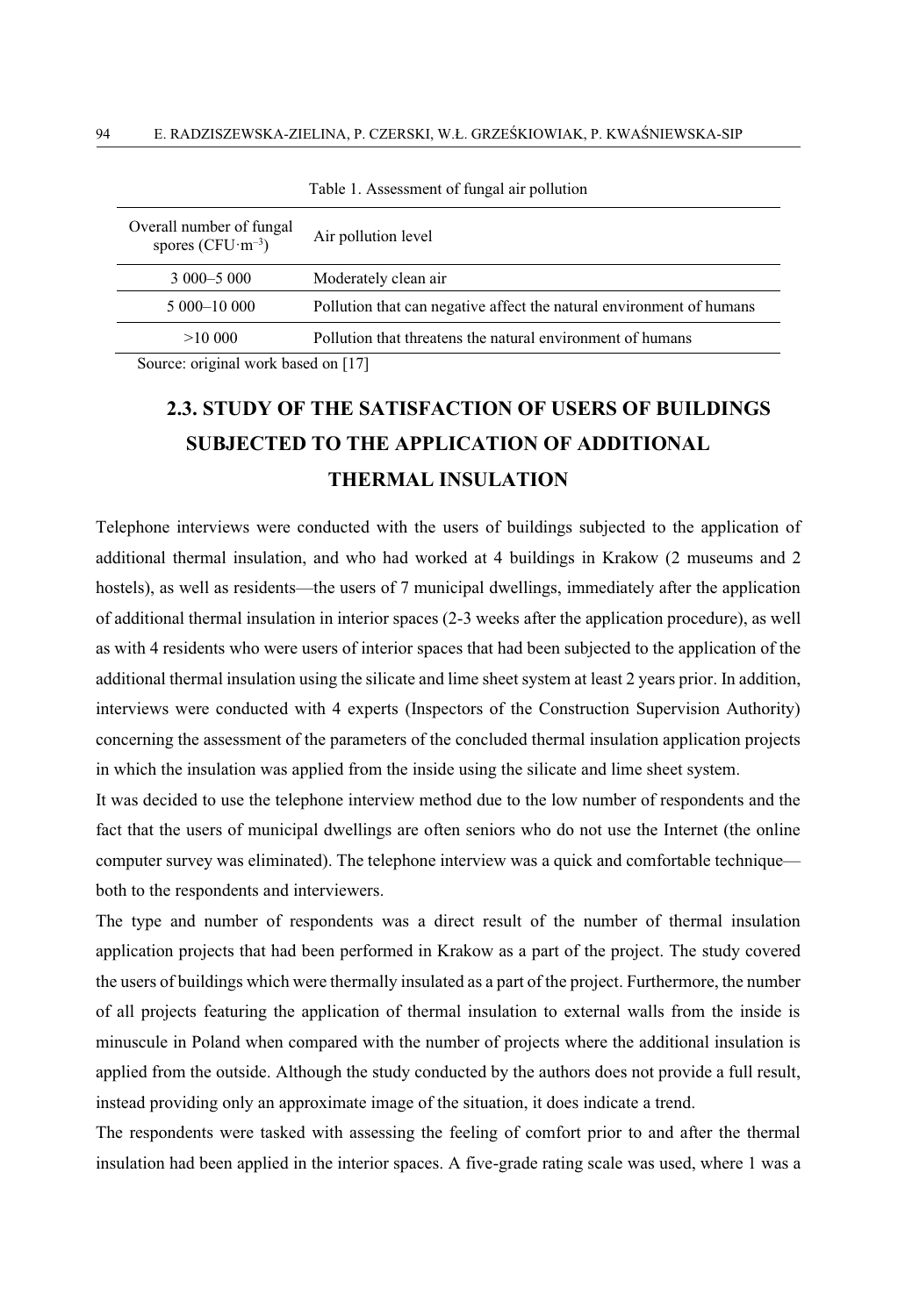low rating, and 5 was a high rating. The users found characteristics that improve the comfort of use of internal spaces in terms of health, warmth and acoustics to be significant. In the case of the Inspectors of the Construction Supervision Authority, the characteristics that were assessed included: the competitiveness of the proposed product relative to other thermal insulation methods, warranty, durability, completion time, ease of assembly and effectiveness in safeguarding against moulds. The results of the study were analysed in four thematic groups:

1. Opinions of users of the buildings in which additional insulation had been applied, the employees of museums and hostels;

2. Opinions of users of the residential interiors in which additional insulation had been applied, immediately after the application procedure;

2. Opinions of users of the residential interiors in which additional insulation had been applied using the Epatherm silicate and lime thermal insulation system at least two years prior;

4. The opinions of experts—Inspectors of the Construction Supervision Authority who supervised the work on applying additional thermal insulation to buildings.

#### **3. RESULTS OF THE STUDY**

### **3.1. RESULTS OF THE MICROBIOLOGICAL AIR QUALITY STUDY IN THE SELECTED BUILDINGS**

In order to verify the effectiveness of the application and finishing techniques that had been used, the results of a quantitative fungal colony concentration test performed prior to and after the application of the system have been presented (Fig. 2). The greatest mould emission prior to the application of the thermal insulation system was observed at the first measurement site where it amounted to 5000  $CFU/m<sup>3</sup>$ . This indicates a significant degree of air pollution in the building and the number of spores in the air sample that had been collected was within the acceptable standards for residential and public spaces. Based on the observed concentration, it should be assumed that, according to Polish Standard PN-89/Z-04111/02, the air was to be considered polluted and could negatively impact man's natural environment. The results that were obtained confirmed that each of the tested buildings featured perfect conditions for the dwelling of microorganisms. Among the mould fungus species identified in first building object, the presence of the following was observed: ca. 40% *Aspergillus versicolor* and ca. 30% *Penicillium* spp. Fungus species such as *Penicillium* spp. and *Aspergillus* spp. are fungus species considered to be a part of the second risk group—factors that can be harmful to humans. The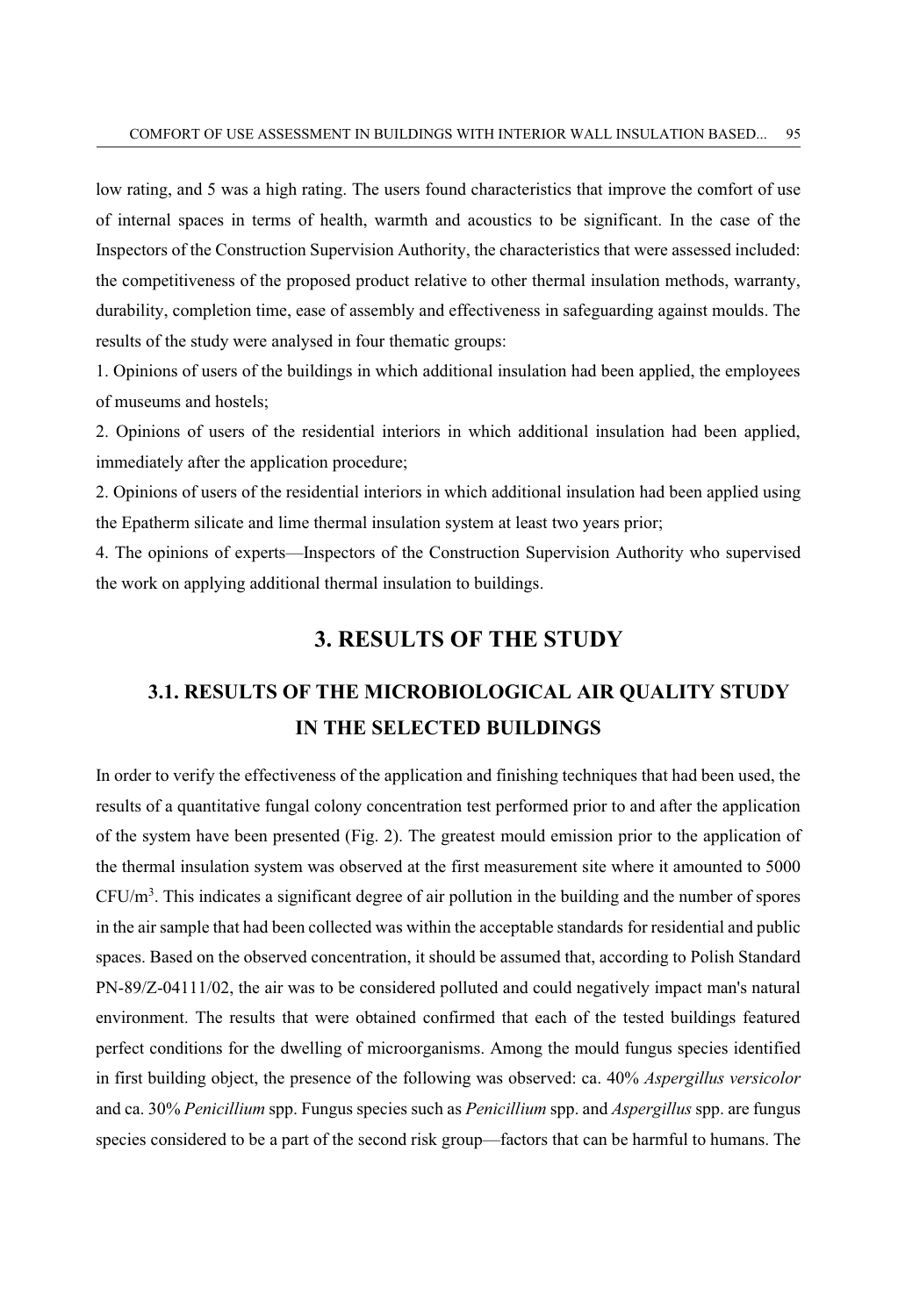most often encountered fungi from the genus *Aspergillus* are considered allergenic and toxic factors (*A. flavus*), as well as causes of infectious and invasive diseases (*A. fumigatus, A. niger*).

The qualitative assessment of the tested buildings yielded a predominance of moulds typical of indoor spaces from the genus *Cladosprium*, which are common allergens, as well as *Penicillium*, *Alternaria*, *Cladosporium*, *Fusarium* and *Curvuralia*.



Fig. 2. Air quality assessment results in the selected buildings

In the second building in Krakow it was observed that from the 1200 CFU/ $m<sup>3</sup>$  found in the tested air, as much as 90 % of the number of fungus colonies were members of the genus *Cladosprium*. Figure 2, shown below, presents the air quality assessment prior to the application of the system. The measurements performed after the application of the analysed materials showed that the application of the sheets improves microclimatic and microbiological conditions in the spaces they had been applied in (Fig. 2). A significant reduction in airborne colonies in the air inside the tested building was observed. The qualitative and quantitative analysis was performed by breeding colonies on two microbiological growth mediums: RBA and SGA. The observable significant reduction in the number of counted mould colonies in the case of the second building object went from ca. 1200 CFU/ $m<sup>3</sup>$ down to ca. 275 CFU/m<sup>3</sup>, while in the case of first one, from ca. 5000 CFU/m<sup>3</sup> to ca. 225 CFU/m<sup>3</sup>, confirming the effectiveness of the developed technology under actual working conditio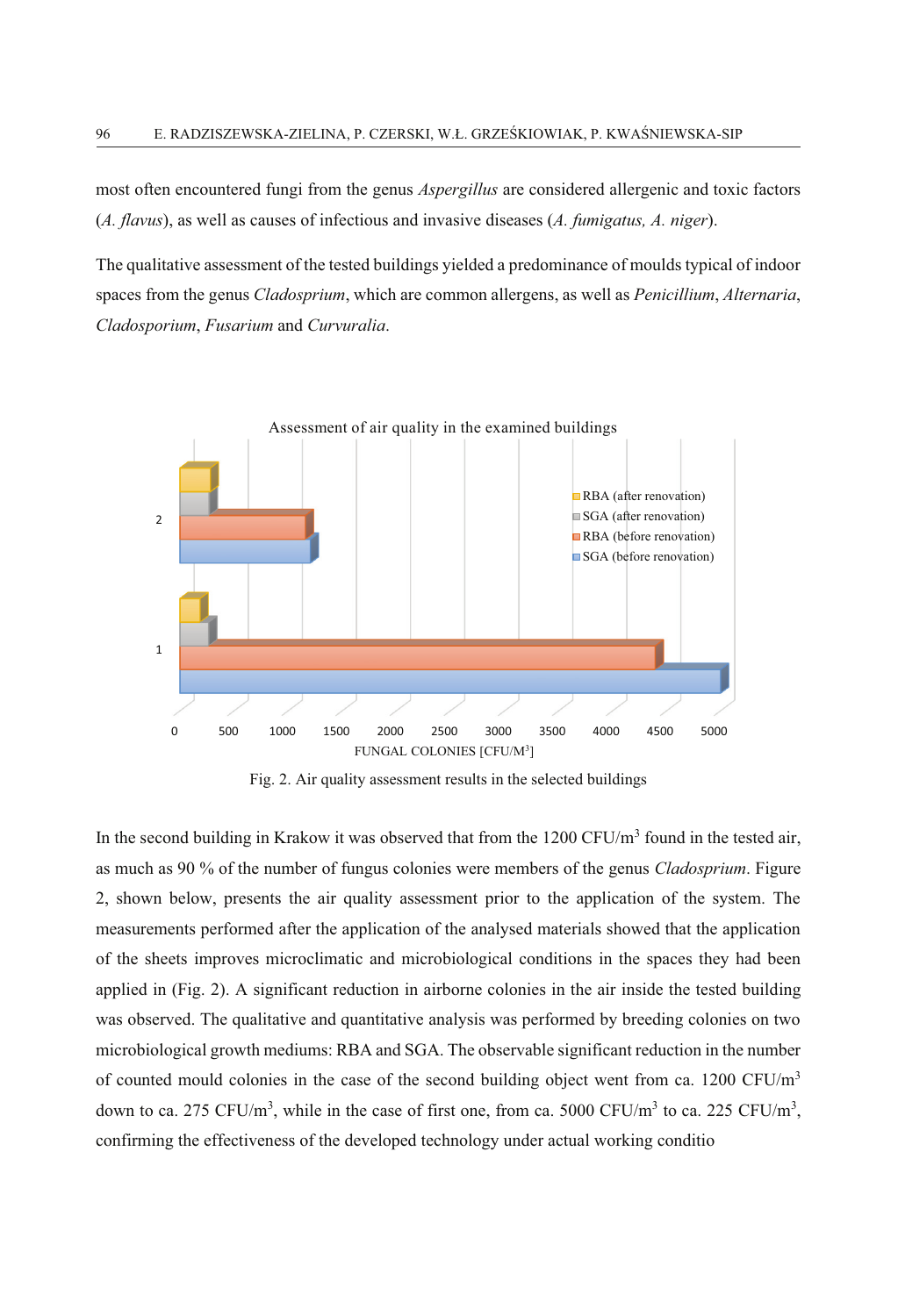## **3.2. RESULTS OF THE USER SATISFACTION SURVEY CONDUCTED AMONG THE USERS OF THE BUILDINGS IN WHICH THE THERMAL INSULATION WAS APPLIED**

### **3.2.1. OPINIONS OF USERS OF PUBLIC BUILDINGS IN WHICH THE THERMAL INSULATION WAS APPLIED**

The individual parameters associated with the use of interior spaces in public buildings prior to the application of the additional thermal insulation were rated poorly in all cases. The lowest rated parameter prior to the application of the thermal insulation was comfort of use (a rating of 1), while acoustic and respiratory comfort were rated the highest (a rating of 2.25). After applying the thermal insulation, all of the utilitarian parameters of the interior spaces improved. The lowest rated parameter was the thermal comfort of the internal spaces (a rating of 3,5), while the highest rated parameters were comfort of use and the aesthetic of rooms (a rating of 5) (Fig.3).



Opinions of users of public buildings - average values

Fig. 3. Assessment of the comfort of use of internal spaces prior to and after the application of thermal insulation, as rated by users of public buildings

The greatest improvement after the application of thermal insulation was noted in comfort of use (from an average rating of 1 to that of 5).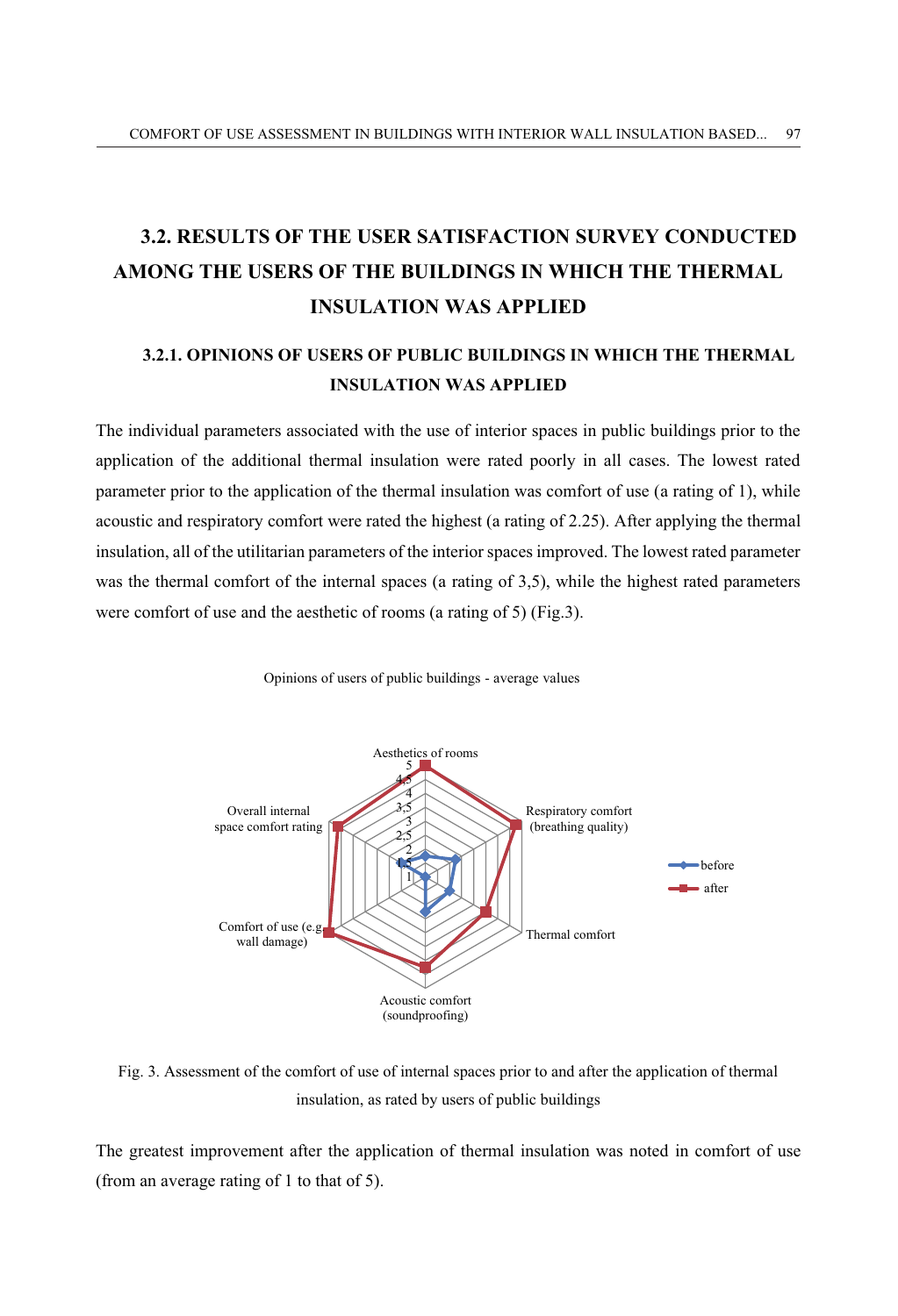### **3.2.2. OPINIONS OF THE USERS OF INTERIOR SPACES IN RESIDENTIAL BUILDINGS IMMEDIATELY AFTER THE APPLICATION OF THE THERMAL INSULATION.**

Taking into consideration the opinions of the users of the second group of internal spaces (immediately after the application of the thermal insulation), a significant improvement in the utilitarian parameters of the internal spaces was reported in comparison to the conditions prior to the application (Fig. 4). The highest rated parameter after the application of the thermal insulation was the aesthetic of the internal spaces (a rating of 4.71), while the lowest rated parameter was respiratory comfort (a rating of 4.14). The parameter rated the lowest prior to the application of thermal insulation was the aesthetic of the rooms (a rating of 1.14), while the highest rated parameter was acoustic comfort (a rating of 3.71).





Fig. 4. Assessment of the comfort of use of internal spaces prior to and immediately after the application of the thermal insulation, rated by the users of interior spaces in residential buildings

In the opinion of users, the greatest improvement after the application of the thermal insulation relative to the previous state was noted in two parameters: the aesthetic of the rooms (from an average rating of 1.14 to 4.71) and comfort of use (from an average rating of 1.29 to 4.57).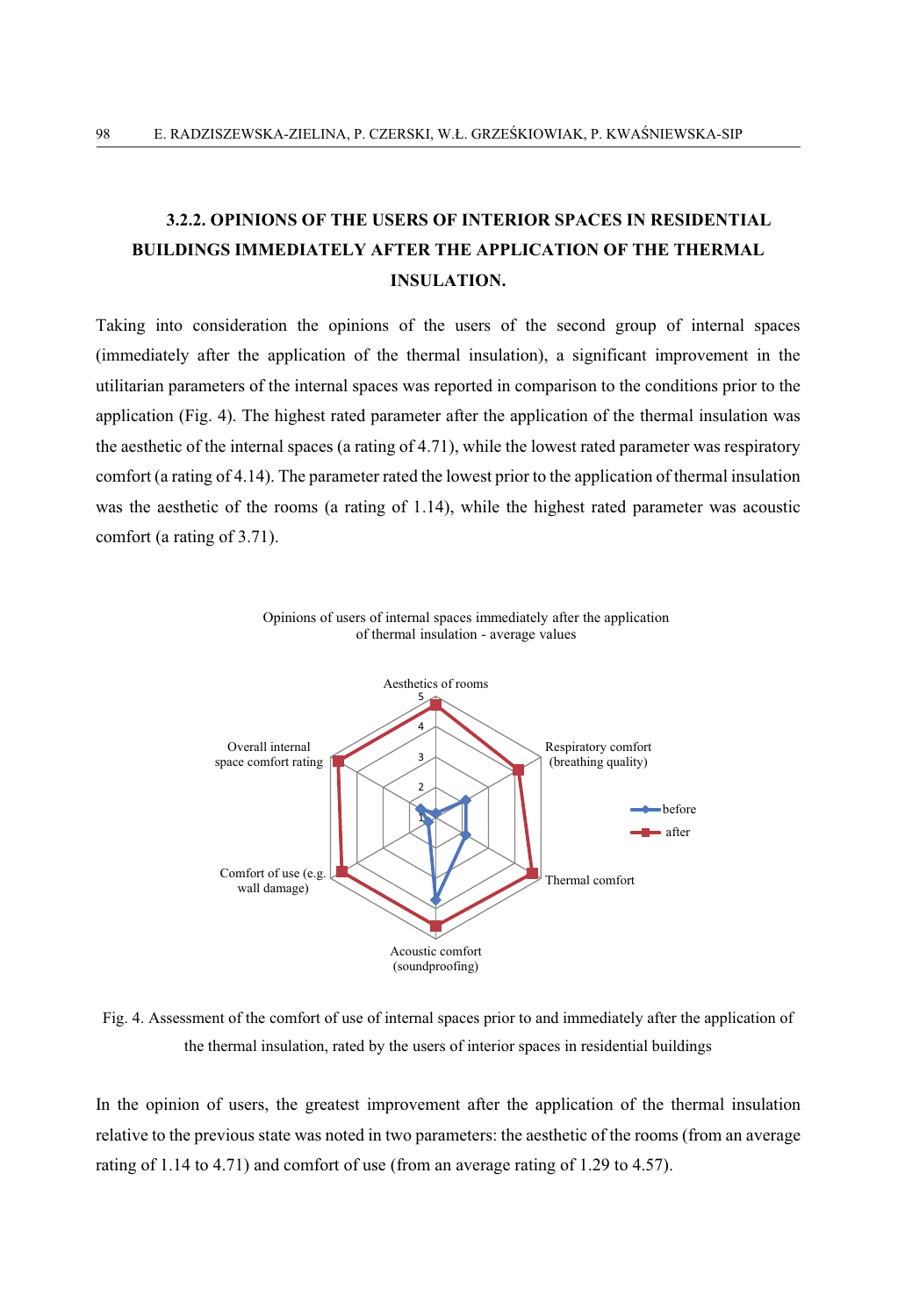### **3.2.3. THE OPINIONS OF USERS OF INTERNAL SPACES IN RESIDENTIAL BUILDINGS WHERE THE THERMAL INSULATION WAS APPLIED AT LEAST TWO YEARS PRIOR**

In the case of internal spaces where the application of thermal insulation using the Epatherm silicate and lime system was performed at least two years prior, a significant improvement in all of the rated parameters was observed (Fig. 5). The highest rated parameter after the application of the thermal insulation was comfort of use (an average rating of 5), while the lowest rated parameter was respiratory comfort (an average rating of 4). The parameter that was rated the lowest prior to the application of thermal insulation was comfort of use (an average rating of 1), while the highest-rated parameter was acoustic comfort (an average rating of 2).



Fig. 5. Assessment of the comfort of internal spaces prior to the application of internal spaces and at least two years after its application, as rated by users of internal spaces in residential buildings

The parameter that improved the most after the application of thermal insulation when compared to the value of the parameter prior to the application of thermal insulation (an average rating of 1) was comfort of use (an average rating of 5 after the application of thermal insulation).

Although the survey study does not provide a complete image of the problem due to the low amount of respondents, only producing an approximate result, it does constitute a strong indicator of a trend.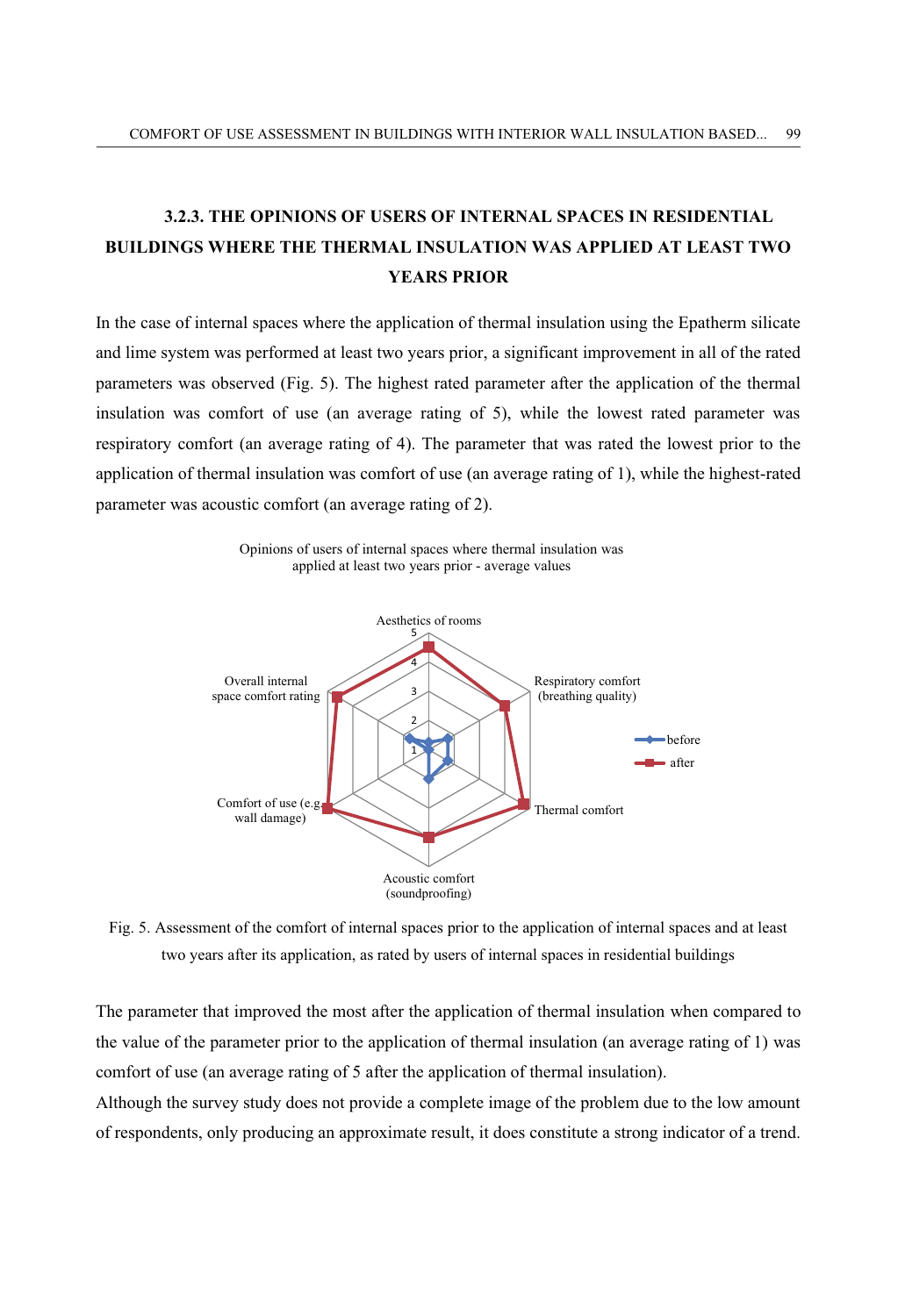### **3.2.4. THE OPINIONS OF EXPERTS (INSPECTORS OF THE CONSTRUCTION SUPERVISION AUTHORITY)**

In the opinion of experts (Inspectors of the Construction Supervision Authority), the silicate and lime system was rated highly in terms of the analysed parameters (Fig. 6). The lowest-rated parameter was the system's competitiveness (a rating of 4.25), when compared to other systems that are generally available on the market. This is probably related to the relatively high price of the product, however, the effectiveness of the method as a form of permanently addressing the cause and effect of the presence of mould in buildings was rated very highly.



Experts' opinions (Construction Supervision Inspectors)

Fig. 6 Assessment of the parameters of the method of the application of thermal insulation by experts

#### **4. CONCLUSIONS**

The microbiological air quality tests that were performed point to the high effectiveness of the sheets that had been used in the context of the removal of mould from buildings. This was also reflected in the results of survey studies.

Taking into consideration the statements of users—the residents and persons who worked at the buildings that had been subjected to the application of the thermal insulation, we should note the fact that, thanks to application of the silicate and lime system in the buildings from the inside, all of the respondents reported an improvement in all of the interior space utilitarian parameters. The most significant changes were observed in the case of parameters such as comfort of use, the aesthetic of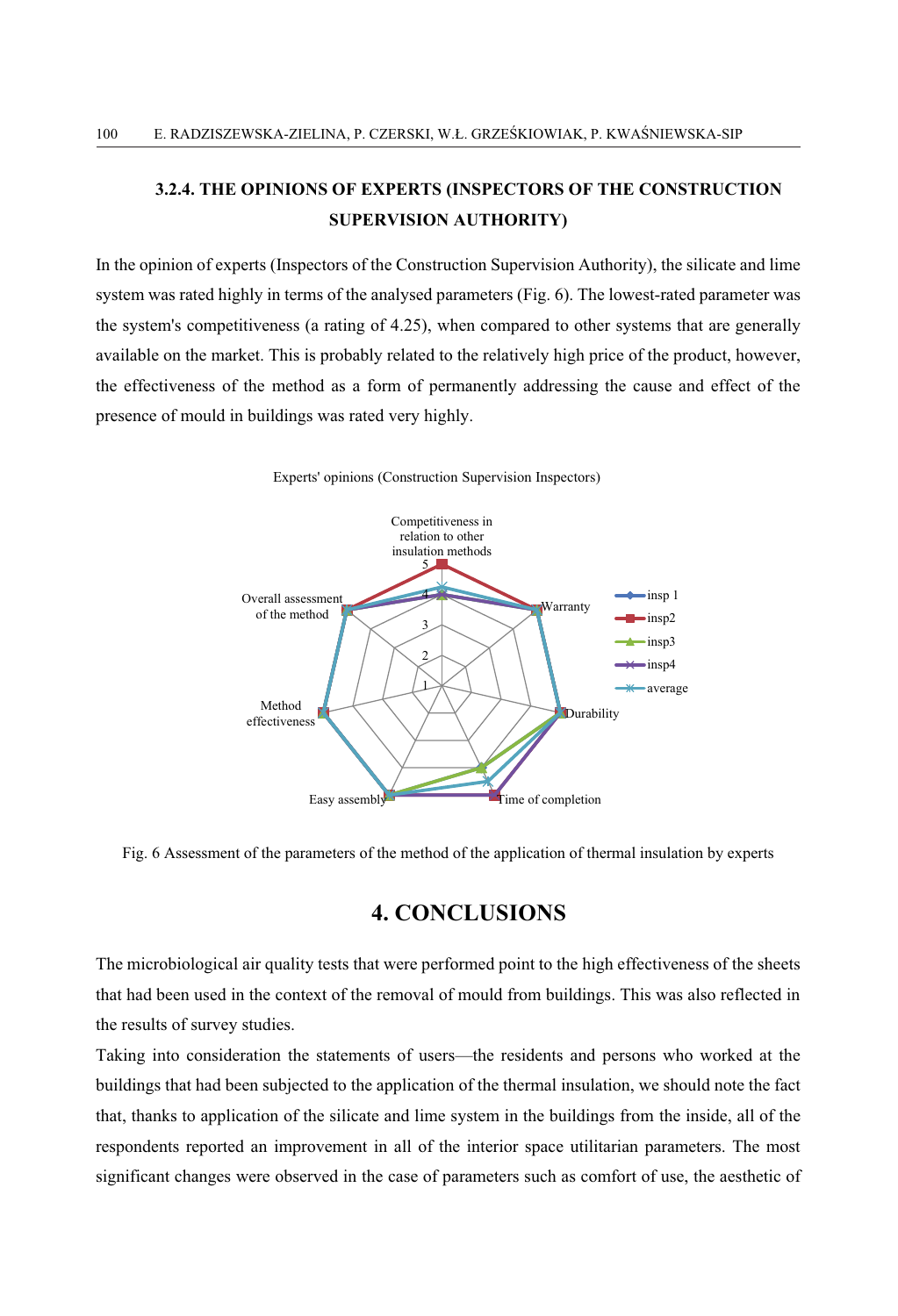internal spaces and respiratory comfort. The low ratings of these parameters prior to the application of thermal insulation are strongly tied to the presence of microfungi in the internal spaces, causing a discomfort in terms of aesthetics and posing a health risk. The improvement of the thermal parameters of internal spaces and the composition of the materials comprising the thermal insulation system makes it possible to eliminate the harmful factor that are microfungi.

Despite the fact that, according to the principles of construction and specialist literature, including works on building physics, the application of thermal insulation from the inside is not recommended, the survey study performed among both users and experts has confirmed the justification of carrying out a project that featured the application of additional thermal insulation from the inside, using the proposed silicate and lime system.

The possibility of the implementation of such a solution and the ease of applying thermal insulation inside buildings has a profound significance in the case of historical buildings, which are under the supervision of a conservator, and in the case of which the application of thermal insulation from outside is not always possible.

#### **REFERENCES**

- 1. Dz. U. 1994 Nr 89 poz. 414 Ustawa z dnia 7 lipca 1994 r. Prawo budowlane.
- 2. Dz.U. 2003 nr 162 poz. 1568 Ustawa z dnia 23 lipca 2003 r. o Ochronie zabytków i opiece nad zabytkami.
- 3. Obwieszczenie Ministra Infrastruktury I Rozwoju z dnia 17 lipca 2015 r. w sprawie ogłoszenia jednolitego tekstu rozporządzenia Ministra Infrastruktury w sprawie warunków technicznych, jakim powinny odpowiadać budynki i ich usytuowanie (Dz. U. Nr 75, poz. 690), z uwzględnieniem zmian wprowadzonych.
- 4. Fedorczak-Cisak, M.; Kowalska, A.; Radziszewska-Zielina, E.; Śladowski, G.; Pachla, F.; Tatara, T. (2019). A multicriteria approach for selecting the utility function of the historical building "Stara Polana" located in Zakopane. MATEC Web Conf. 262, 07002.
- 5. Fedorczak-Cisak, M., Kowalska-Koczwara, A., Nering, K., Pachla, F., Radziszewska-Zielina, E., Śladowski, G., & Ziarko, B. (2019). Evaluation of the Criteria for Selecting Proposed Variants of Utility Functions in the Adaptation of Historic Regional Architecture. Sustainability, 11(4), 1094.
- 6. Radziszewska-Zielina E., Rumin R., (2016). Analysis Of The Profitability of Investment In Renewable Energy Sources On The Example of A Semi-Detached House, International Conference on the Sustainable Energy and Environment Development, SEED 2016, E3S Web Of Conferences, 10, 00079.
- 7. Amman H.M. (2006). Czy zanieczyszczenie pleśniami wewnątrz pomieszczeń jest niebezpieczne dla zdrowia? W: Grajewski J. (Ed) Mikotoksyny i grzyby pleśniowe − zagrożenie dla człowieka i zwierząt. Wyd. Uniwersytetu Kazimierza Wielkiego w Bydgoszczy. Bydgoszcz, 35-45.
- 8. Gutarowska B., Piotrowska M. (2007). Methods of mycological analysis in buildings. Building and Environment 42: 1843-1850.
- 9. Guo H., Lee S.C., Chan L.Y., (2004). Indoor air quality investigation at air-conditioned and nonair-conditioned markets in Hong Kong, Science of the Total Environment 323, 87-98.
- 10. Buchmiet E., Żakowska Z. (2009). Toksynotwórczość pleśni na materiałach budowlanych. V Konferencja Naukowa Rozkład i korozja mikrobiologiczna materiałów technicznych, Łódź: 129.
- 11. Guo H., Lee S.C., Chan L.Y., (2004). Indoor air quality investigation at air-conditioned and nonair-conditioned markets in Hong Kong, Science of the Total Environment 323, 87-98.
- 12. Maus R., Goppelsroder A., Umhauer H., (2001). Survival of bacterial and mold spores in airfilter media, Atmospheric Environment 35, 105- 113.
- 13. Hippelein M., Rügamer M. (2004). Ergosterol as an indicator of mould growth on building materials. International Journal of Hygiene and Environmental Health 207: 379-385.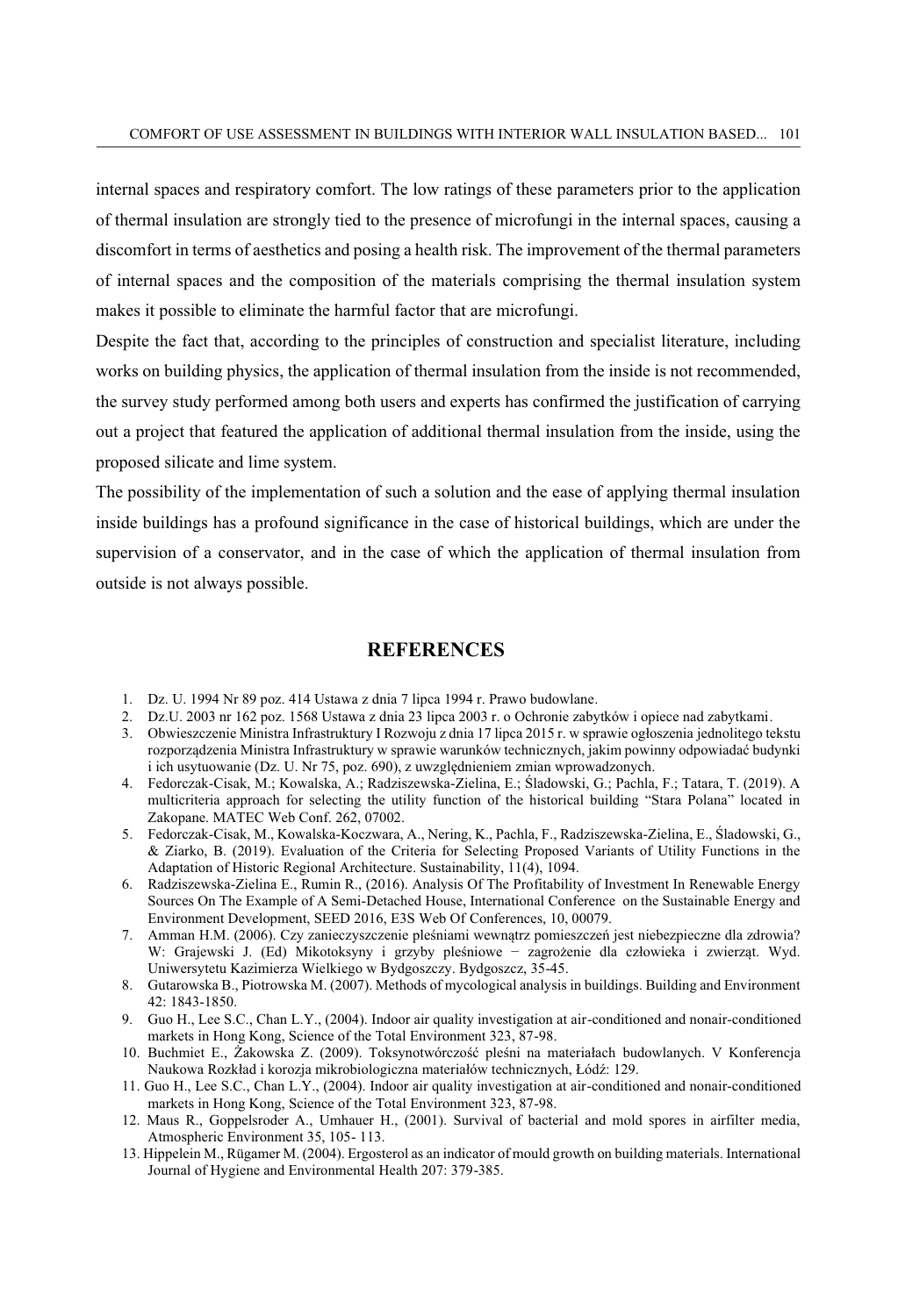- 14. Gutarowska B. (2010). Metabolic activity of moulds as a factor of building materials biodegradation., Polish Journal of Microbiology, 59 (2): 119-124.
- 15. Nielsen K.F., Gravesen S., Nielsen P.A., Andersen B., Thrane U., Frisvad J.C. (1999). Production of mycotoxins on artificially and naturally infested building materials. Mycopathologia 145: 43-56.
- 16. Pasanen A.L., Kasanen J.P., Rautiala S. Ikaheimo M., Kaariainen H., Kalliokoski P. (2000). Fungal growth and survival in building materials under fluctuating moisture and temperature conditions. International Biodeterioration and Biodegradation 46: 117-127.
- 17. Krzysztofik B. (1992). Mikrobiologia powietrza. Wydawnictwo Politechniki Warszawskiej, Warszawa, 19-20.

#### **LIST OF FIGURES AND TABLES:**

Fig. 1. Layers of the proposed interior thermal insulation application system (www.eximreno.eu)

Rys. 1. Przykład zastosowania wytypowanego systemu dociepleń od wewnątrz

Fig. 2. Air quality assessment results in the selected buildings

Rys. 2. Ocena czystości powietrza w wybranych obiektach

Fig. 3. Assessment of the comfort of use of internal spaces prior to and after the application of thermal

insulation, as rated by users of public buildings

Rys. 3. Ocena komfortu użytkowania pomieszczeń przed i po dociepleniu przez użytkowników budynków użyteczności publicznej

Fig. 4. Assessment of the comfort of use of internal spaces prior to and immediately after the application of the thermal insulation, rated by the users of interior spaces in residential buildings

Rys. 4. Ocena komfortu użytkowania pomieszczeń przed i bezpośrednio po dociepleniu przez użytkowników pomieszczeń w budynkach mieszkalnych

Fig. 5. Assessment of the comfort of internal spaces prior to the application of internal spaces and at least two years after its application, as rated by users of internal spaces in residential buildings

Rys. 5. Ocena komfortu pomieszczeń, przed dociepleniem i po co najmniej dwóch latach po dociepleniu, przez użytkowników pomieszczeń w budynkach mieszkalnych

Fig. 6 Assessment of the parameters of the method of the application of thermal insulation by experts

Rys. 6. Ocena parametrów zastosowanej metody docieplenia przez ekspertów (Inspektorów Nadzoru)

Tab. 1. Assessment of fungal air pollution

Tab. 1. Ocena stopnia zanieczyszczenia powietrza atmosferycznego przez grzyby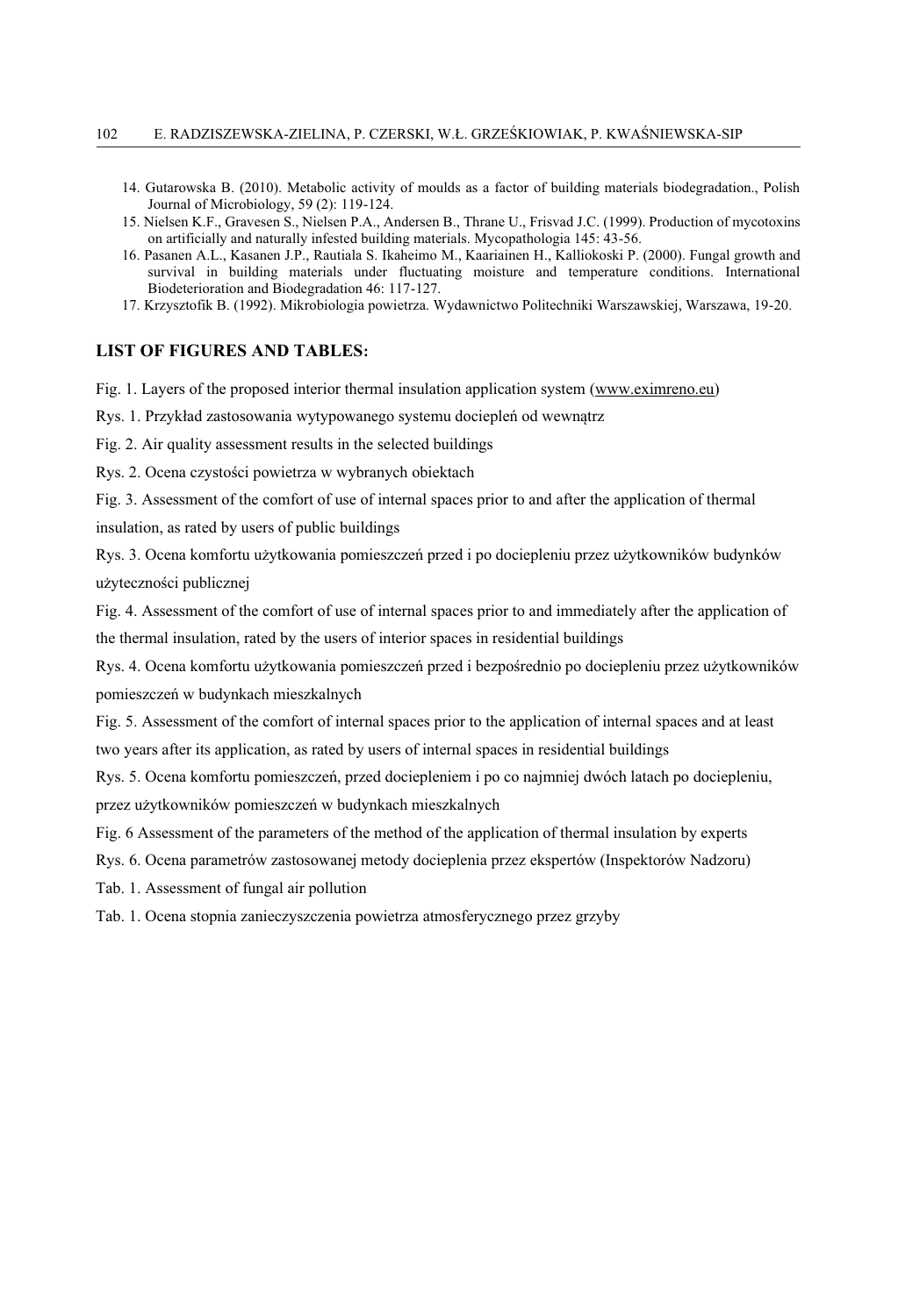#### **OCENA KOMFORTU UŻYTKOWANIA OBIEKTÓW DOCIEPLONYCH OD WEWNĄTRZ SYSTEMEM SILIKATOWO-WAPIENNYM W ASPEKCIE LIKWIDACJI PLEŚNI**

*Keywords***:** *płyty silikatowo-wapienne, pleśń, komfort użytkownika*

#### **SUMMARY :**

W przypadku remontu i termomodernizacji użytkowanych budynków zabytkowych lub obiektów objętych ochroną konserwatorską, dążenie do uzyskania wartości parametrów charakterystycznych dla budownictwa energooszczędnego, z jednej strony przekłada się na oszczędności eksploatacyjne, z drugiej jednak strony, wiąże się np. z ograniczeniem powierzchni użytkowej, z uwagi na konieczność docieplenia ścian od wewnątrz.

Kontrola występowania zagrzybienia w budynkach oraz jego ograniczenie, wymaga całościowego podejścia do procesu budowlanego i eksploatacyjnego, uwzględniającego m.in. aspekty termoizolacji, ogrzewania, wentylacji, materiałów wykończeniowych jak również odpowiedniej konserwacji pomieszczeń. Nadmierny rozwój grzybów pleśniowych w pomieszczeniach użytkowych jest przyczyną problemów zdrowotnych użytkowników oraz pogorszenia się stanu komfortu użytkowania pomieszczeń. Ludzie spędzają coraz więcej czasu w pomieszczeniach, dlatego jakość powietrza jest tak ważna.

Jednym z kompleksowych rozwiązań dotyczących poprawy warunków użytkowania pomieszczeń jest zastosowanie systemu dociepleń od wewnątrz płytą silikatowo-wapienną, będącą przedmiotem badań w projekcie pt. "Opracowanie i wdrożenie zintegrowanych metod trwałej likwidacji przyczyn i skutków powstawania pleśni w budynkach o różnym przeznaczeniu i sposobie użytkowania z zastosowaniem nowych kompozycji materiałów oraz technik aplikacyjnowykończeniowych" (nr wniosku POIR.01.01.01-00-0535/17), zakwalifikowanym do dofinansowania w ramach naboru konkursu nr 3/1.1.1/2017 POIR 2014-2020 ogłoszonego przez NCBR.

W artykule przedstawiono jedynie część, spośród obszernych, przeprowadzonych w ramach projektu badań. W niniejszej pracy skupiono się na aspekcie komfortu użytkowania obiektów docieplonych od wewnątrz proponowanym systemem. Ocenę przeprowadzono na podstawie badań czystości mikrobiologicznej powietrza. Podjęto również próbę określenia subiektywnej oceny ogólnego komfortu odczuwanego przez użytkownika. W tym celu przeprowadzono badania sondażowe wśród użytkowników lokali docieplonych proponowanymi płytami silikatowo-wapiennymi.

W pierwszym etapie badań laboratoryjnych wyselekcjonowano materiały budowlane, spośród dopuszczalnych, o największej odporności na rozwój grzybów pleśniowych i sprawdzono różne sposoby ich aplikacji w warunkach rzeczywistych. Dokonano analizy sposobu przygotowania podłoży pod montaż płyt silikatowo-wapiennych oraz wykończenia w zależności od rodzaju pomieszczenia i sposobu jego użytkowania.

Badania mikrobiologicznej czystości powietrza w wytypowanych obiektach wykonano metodą aspiracyjną z użyciem podłoży mykologicznych: SGA i RBA. W etapie tym poddano ocenie mykologicznej lokale, w których wdrożone zostały rozwiązania w badanym systemie wykończeniowym. Badania polegały na pobraniu próbek powietrza i określeniu czystości mykologicznej przy użyciu metody aspiracyjno-zderzeniowej próbnikiem MB-MAS.

Badania stopnia zadowolenia użytkowników docieplonych budynków przeprowadzono na podstawie wywiadów telefonicznych z użytkownikami. Przeprowadzono ankiety z użytkownikami 4 obiektów użyteczności publicznej (pracownicy) (w tym 2 muzea, 2 hostele) oraz 7 mieszkań komunalnych (mieszkańcy), bezpośrednio po dociepleniu pomieszczeń (2/3 tygodnie po) a także z 4 użytkownikami pomieszczeń (mieszkańcy) powyżej 2 lat po dociepleniu od wewnątrz systemem silikatowo-wapiennym. Dodatkowo przeprowadzono wywiady z 4 ekspertami (Inspektorzy Nadzoru